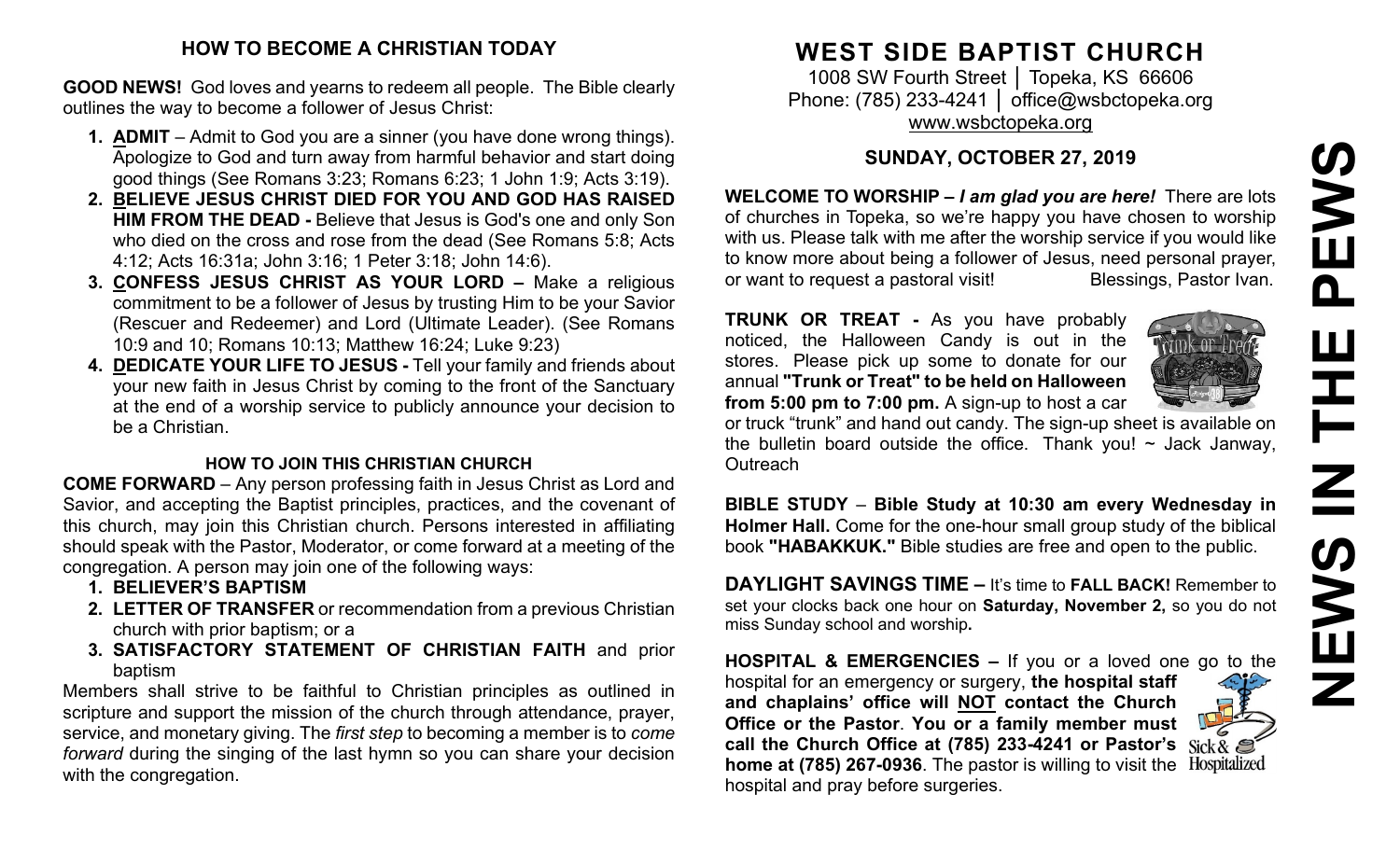**FINANCIAL GIVING** – Thank you for the generous support of the work of God in and through West Side Baptist Church. Donations report:

|                               |    | 10-20-2019 |                | Y-T-D        |
|-------------------------------|----|------------|----------------|--------------|
| <b>General Fund</b>           | S  | 4,155.00   |                | \$175,980.93 |
| <b>Building Main</b>          | \$ | 15.00      | \$             | 9,211.00     |
| <b>Sunday School</b>          | \$ | 11.25      | $\mathbb{S}^-$ | 410.13       |
| <b>Baby Closet</b>            | \$ |            | \$             | 50.00        |
| Fellowship/Benevolence \$     |    | 21.00      | \$             | 1,823.22     |
| <b>World Mission Offering</b> |    | 80.00      | \$             | 1,427.00     |

**FOOD PANTRY - The Free Fruit & Vegetable Food Pantry is now open** 



**every Wednesday from 3:30 to 5:30 pm.** Call the Church Office at (785) 233-4241 for more information. **BRING a government-issued PHOTO ID and a piece US Mail with the clients NAME and CURRENT ADDRESS as proof -ofresidency** *every visit*. Equal Opportunity. \*All food is available at no cost. **We need empty egg cartons and reusable bags. Please bring them to the Office.**

#### **CHILDRENS ACTIVITY BAGS AND BULLETINS – We are glad to have**



**children in worship!** Activity bags filled with coloring pages, crayons, and other items are available for preschool and elementary-aged children near the sanctuary door. **Enjoy the kits and children's bulletins**. Please take home your artwork. Place the packets on the front pew after the worship service so we can restock them.

**BABY CLOSET -** As we begin to prepare for Christmas, the Baby Closet is asking for help to fill 50 personal care bags for families that visit the Baby Closet during December. Items needed for the kits include deodorant, shampoo, body wash, toothpaste and toothbrushes, combs, Band-Aids, and lotion. We thank each of you for helping us out with this project. The families are happy to receive these bags. We will have a box at the front of the sanctuary beginning November 3. Thank you, ~ Pat Carreno, Director



Over the years, several people have joined our congregation during October. On the first Sunday of each month, those celebrating an anniversary are recognized in the worship service, and we use

a brief litany to dedicate them to God once more.

| $\bullet$ | <b>Sherry Tabb</b>       | Letter         | October 03, 1954 | 65 Yrs |
|-----------|--------------------------|----------------|------------------|--------|
| $\bullet$ | <b>Janet Miller</b>      | Letter         | October 19, 1960 | 59 Yrs |
| $\bullet$ | <b>Karen Miller</b>      | Letter         | October 25, 1961 | 58 Yrs |
| $\bullet$ | <b>Elnora Morris</b>     | Letter         | October 25, 1961 | 58 Yrs |
| $\bullet$ | Mark Payne               | <b>Baptism</b> | October 10, 1965 | 54 Yrs |
| $\bullet$ | <b>Connie Proctor</b>    | <b>Baptism</b> | October 10, 1965 | 54 Yrs |
| $\bullet$ | <b>Charles Buchanan</b>  | Letter         | October 12, 1966 | 53 Yrs |
| $\bullet$ | June Cunningham          | Letter         | October 02, 1967 | 52 Yrs |
| $\bullet$ | Marc Haney               | <b>Baptism</b> | October 08, 1967 | 52 Yrs |
| $\bullet$ | <b>Linda Rowand</b>      | <b>Baptism</b> | October 08, 1967 | 52 Yrs |
| $\bullet$ | Barbara English          | Letter         | October 12, 1977 | 42 Yrs |
| $\bullet$ | <b>Randy English</b>     | Letter         | October 12, 1977 | 42 Yrs |
| $\bullet$ | Linda Kratochvil         | <b>Baptism</b> | October 09, 1977 | 42 Yrs |
| $\bullet$ | <b>Teresa Leighty</b>    | Letter         | October 12, 1977 | 42 Yrs |
| $\bullet$ | <b>Alice Payne</b>       | Letter         | October 12, 1977 | 42 Yrs |
| $\bullet$ | Ronnie Pummill           | <b>Baptism</b> | October 20, 1977 | 42 Yrs |
| $\bullet$ | <b>Kathleen Corbett</b>  | Letter         | October 26, 1980 | 39 Yrs |
| $\bullet$ | <b>Mary Boley</b>        | Experience     | October 09, 1985 | 34 Yrs |
| $\bullet$ | Jennifer Bretsnyder      | <b>Baptism</b> | October 13, 1985 | 34 Yrs |
| $\bullet$ | <b>Alison Hill</b>       | <b>Baptism</b> | October 13, 1985 | 34 Yrs |
| $\bullet$ | <b>Christy Perry</b>     | <b>Baptism</b> | October 13, 1985 | 34 Yrs |
| $\bullet$ | <b>Bruce Palmer</b>      | Letter         | October 12, 1988 | 31 Yrs |
| $\bullet$ | <b>Mark Mansfield</b>    | <b>Baptism</b> | October 11, 1989 | 30 Yrs |
| $\bullet$ | Lynne Dominque           | Letter         | October 10, 1990 | 29 Yrs |
| $\bullet$ | Donna Kolbek             | Experience     | October 10, 1990 | 29 Yrs |
| $\bullet$ | Doyle Brooks             | Letter         | October 13, 1993 | 26 Yrs |
| $\bullet$ | <b>Diane Carter</b>      | Letter         | October 13, 1993 | 26 Yrs |
| $\bullet$ | <b>Judy Longstaff</b>    | Letter         | October 08, 1997 | 22 Yrs |
| $\bullet$ | <b>Errol Anderson</b>    | Letter         | October 27, 2002 | 17 Yrs |
| $\bullet$ | Sarah Anderson           | Letter         | October 27, 2002 | 17 Yrs |
| $\bullet$ | <b>Frederick Coffelt</b> | Letter         | October 27, 2002 | 17 Yrs |
| $\bullet$ | <b>OkCha Coffelt</b>     | Letter         | October 27, 2002 | 17 Yrs |
| $\bullet$ | <b>Larry Cramer</b>      | Letter         | October 27, 2002 | 17 Yrs |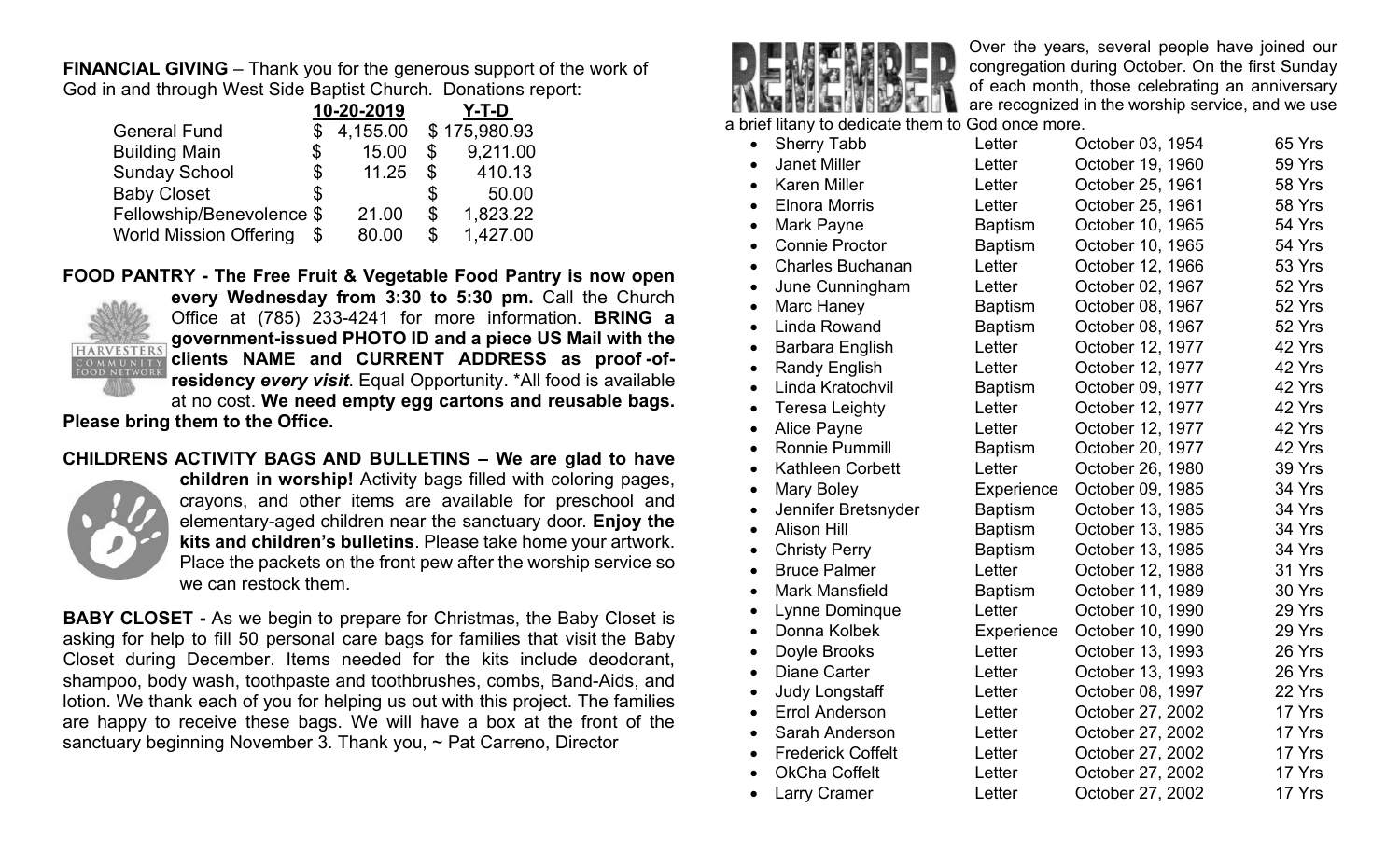**OUTREACH & EVANGELISM EVENTS –** The Ministry of Outreach and Evangelism will be hosting several events in the month of Nov.:



• **CHILDRENS CONSTRUCTION PAPER MOSAIC WORKSHOP -** Karen Traer will be offering this workshop Saturday the 9th of November at 1:00 pm in Holmer Hall. Information can be found on the Facebook Page "Topeka Workshop HQ". To sign up, send an email to

[TopekaWorkshopHQ@gmail.com.](mailto:TopekaWorkshopHQ@gmail.com) A \$2 free-will donation is suggested to cover materials. The Outreach Program will assist multiple family members or other needs with the donation.

- **ADULT ORNAMENT DECORATING WORKSHOP** Karen Traer will be offering this workshop on Saturday, November 16, at 10:00 a.m. in Holmer Hall. Information can be found on the Facebook Page "Topeka Workshop HQ." To sign up, send an email to [TopekaWorkshopHQ@gmail.com.](mailto:TopekaWorkshopHQ@gmail.com) A \$2.00 free-will donation is suggested to cover materials.
- **QUILL CHRISTMAS CARD WORKSHOP** Deborah Edwards will be offering this workshop Saturday, November 16th and Saturday the 23rd at 1:00 pm in Holmer Hall. This workshop will require both days to complete. A \$10.00 free-will donation is suggested to cover materials. Call the Church Office to sign up.
- **BOARD GAME NIGHT** will be held in Fellowship Hall on Friday, November 22, from 6:00 to 8:00 p.m. Bring your favorite games and favorite snacks for a great family night activity.

Thank you! Jack Janway, Outreach

#### **ORDER YOUR POINSETTIAS** – I know this is early, but Its time to order



poinsettias in memory of your loved ones to help decorate the sanctuary for Christmas. You will notice the colors offered this year are slightly different. **ONLY** 

**available in 6 ½ inch pots and 8-inch pots: (Ice Crystal)** All other colors are available in any size. Please indicate the color you want in the size you prefer on the order sheet. Dont forget to include your name and those people you are remembering or honoring**. Please return your poinsettia order and payment by no later than November 11. Orders taken after November 11 may have price changes and may not be available in a color or size you want.** You may put it in the offering plate or turn into to Lynda in the Church Office.

**MEADOWS ELEMENTARY SCHOOL HOLIDAY COLLECTION -** During November, we will be asking for donations of **socks, sweatpants, and boxes of tissues** for the children who attend Meadows Elementary. A small tree will be set up in the sanctuary where these items can be placed.

**YOUTH** – The Youth Group is planning to attend **Braving Discipleship** on **Friday, Saturday, and Sunday, November 1-3, at Ottawa University**. The registration is free for students who attend the Labor of Love camp. Students will need to pay for hotel expenses for the weekend. See Tera Triggs to go.

**WWW KIDS BIBLE CLUB – W**onderful **W**est Side **W**ednesdays (WWW)



Bible Club has begun another year of adventure! **Supper will be served at 5:30 pm**. Come on in and register between 4:30 - 5:30 pm. Forms for registration will be available at the door, or you may request those ahead of time by calling the church office — Bible Study classes available for Kindergarten through adult. Van rides to and from the church are available. Please call the church office (785 233-

4241) to arrange a trip or for more information. We want to see you there!!

#### **WORLD MISSION OFFERING (WMO) -** Every October, ABCUSA churches



celebrate and support the ministries that God is using to transform the world through the **World Mission Offering. Our goal is \$1,500.00 by Oct. 31. We have received \$1,312.00 towards our goal.** Please give with a pew envelope or write

"WMO" on your check.

#### **WORSHIP LEADERS:**

**Acolytes (October) –** David Greuter and Macy Greuter

- **Communion Servers (October) –** Jared Cripe, Molly Morris, Ernie Longstaff, Fran Seymour Hunter
- **Evangelism Counselor –** Jack Janway and Don Johnson
- **Technology –** Harry Carpenter, Tom Mansfield, Brice Smith, and Bruno Sprenks
- **Ushers (October) -** Harry Carpenter, Jack Janway, Ernie Longstaff, Doug Mauck, and Ernie Reed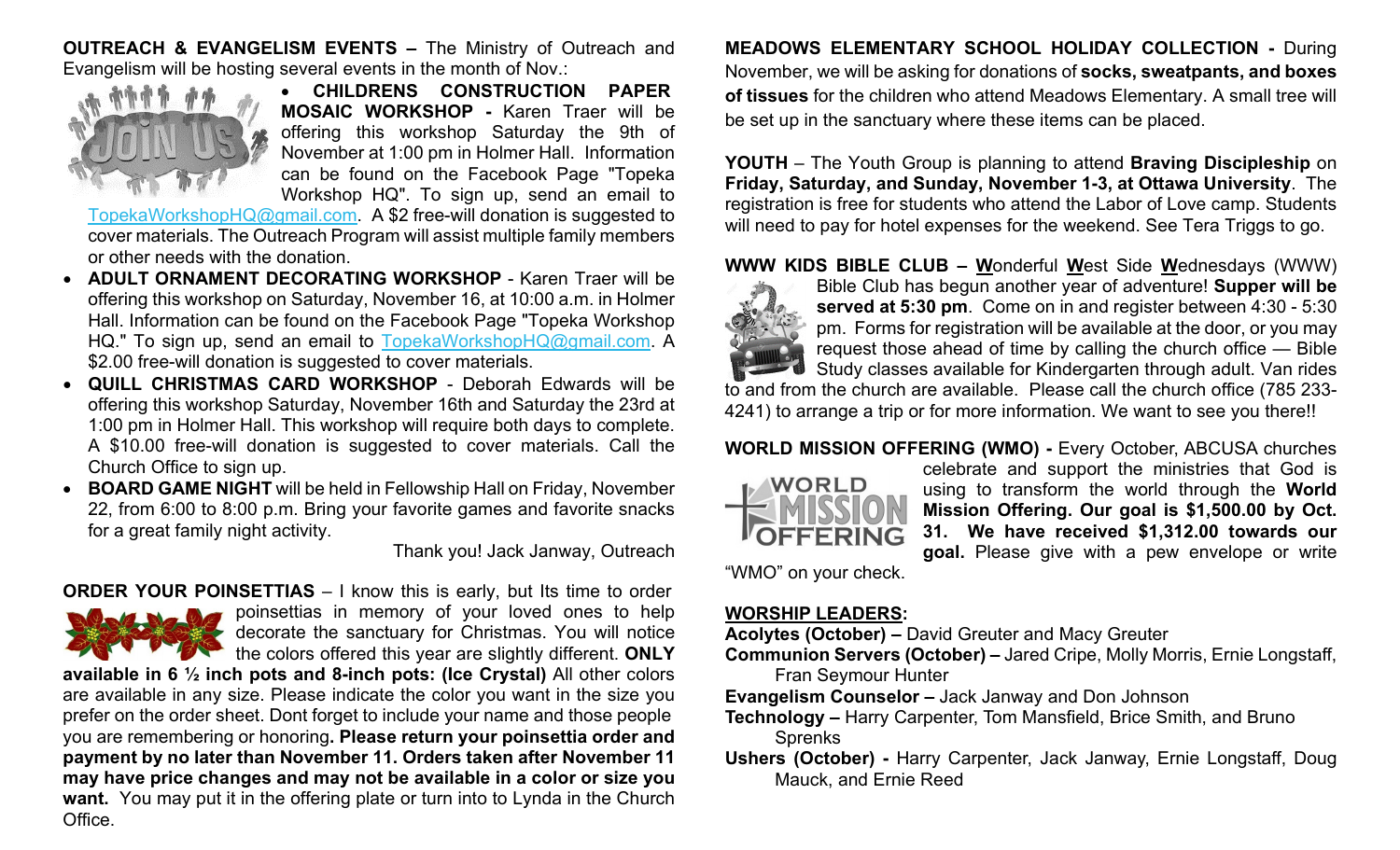# **OUR THOUGHTS AND PRAYERS**

Carpenter, Al & Bradley – Health concerns Carpenter, Harry and Pat – Health concerns Carreno, Liam – Praise for a new grandchild for Tony & Pat Carreno Cottril, Wayne – Health concerns Goff, Jim – Health concerns Human Trafficking / Sexual Slavery Jones, Gwen – Health concerns (Potwin Presbyterian) Key, Charles – Health concerns (Nelda Janway's brother) Lewis, Joanna – Health concerns (Nelda and Jack Janway's grandniece) Longstaff, Judy and Ernie – Health concerns Lundgren, Hilda – Health concerns Lynch, Holly – Health concerns (Nancy Oshe's daughter) Manley, Nadine – Health concerns Matthiessen, Jessica – Health concerns May, Nancy – Health concerns Merrifield, Bill and Marie – Health concerns Morris, Annie – Healing (Don & Molly Morris granddaughter-in-law) Morris, Don and Molly – Health concerns Poe, Becky & Terry – Health concerns Roach, Carolyn – Health concerns (Nelda Janway's sister) Springer, Keith – Health concerns (Marianne Spano's brother) Springer, Larry – Health concerns (Marianne Spano's brother) Swain, John – Health concerns; good report Swank, Kim – Health concerns WWW Kids Bible Club Zab, Lola – Health concerns (Marianne Spano's sister)

#### **HOMEBOUND & CARE FACILITIES:**

\*Portia Allbert \*Etta Landis –Capital Ridge \*June Cunningham – Brewster Place \*Renea May \*Shirley & Larry Dell \*Rogene Moody - Homestead \*Gerald Haney – \*Theo Penny \*Russ Hunter – \*Edward Perkins \*Mary Lou Johnson – Aldersgate \*Juanita Plankinton \*Alice Kieffer \*Hazel Smith-Tindall – Ottawa

\*Ken Paslay – Brookdale

# **WEEKLY CALENDAR**

#### **SUNDAY, OCTOBER 27**

| <b>Sunday School</b>              |
|-----------------------------------|
| Worship Service (S)               |
| <b>Quarterly Business Meeting</b> |
| Choir Practice (S)                |
|                                   |

#### **MONDAY, OCTOBER 28**

| $9:00 - 11:00$ am | <b>Baby Closet Ministry</b> |
|-------------------|-----------------------------|
| $6:00 \text{ pm}$ | DAR                         |

#### **TUESDAY, OCTOBER 29**

|  | 6:00 pm | Capital City Men's Chorus (FH) |  |
|--|---------|--------------------------------|--|
|--|---------|--------------------------------|--|

# **WEDNESDAY, OCTOBER 30**

| $10:30$ am       | Bible Study – Book of Habakkuk (HH) |
|------------------|-------------------------------------|
| $3:30 - 5:30$ pm | Fruit & Vegetable Food Pantry (FH)  |
| $5:00 - 7:00$ pm | <b>Baby Closet Ministry</b>         |
| $5:30 - 6:00$ pm | Free Supper (FH)                    |
| $6:00 - 7:00$ pm | Bible Study and WWW Kids Bible Club |
|                  |                                     |

# **THURSDAY, OCTOBER 31 HALLOWEEN**

| $1:00 - 3:00$ pm | <b>Baby Closet Ministry</b> |
|------------------|-----------------------------|
| $5:00 - 7:00$ pm | <b>Trunk or Treat</b>       |

# **FRIDAY, NOVEMBER 1 PASTOR'S DAY OFF**

# **SATURDAY, NOVEMBER 2**

#### **SUNDAY, NOVEMBER 3**

| $9:15$ am         | <b>Sunday School</b>  |
|-------------------|-----------------------|
| $10:30$ am        | Worship Service (S)   |
| $4:00 \text{ pm}$ | <b>Choir Practice</b> |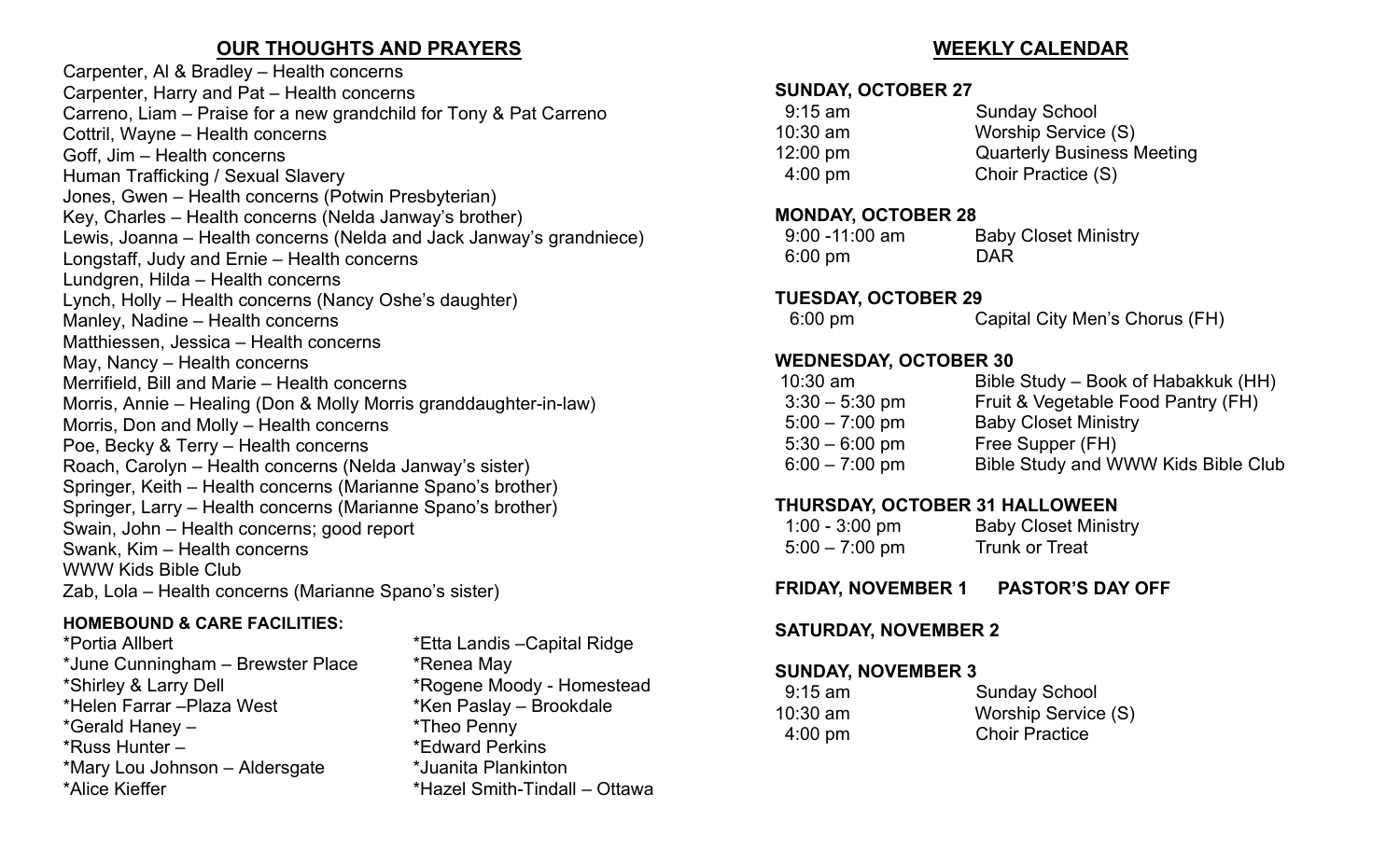**YOU'RE INVITED TO SUNDAY SCHOOL -** Be kind to yourself and join a class! It's an opportunity to learn more about the Bible, our faith, ourselves, our past, present, & future, and our Savior. We are offering four different class opportunities for adults.



 $\triangleright$  Pastor Ivan is teaching a class good for all, any age…novice Christians, new members, or anyone seeking a better understanding of our faith. It is

called "The Basics of Christian Faith". As one person stated, "If you've never experienced a class taught by our pastor, you are missing out." It meets downstairs in the Youth Room.

- $\triangleright$  >Jack Janway is teaching a new 12 week study entitled "The Apostles" Creed, Together We Believe" by Matt Chandler. Each session is based on a part of the Apostles Creed and how it applies to living as Christians. This class meets upstairs in the first room off the elevator.
- $\triangleright$  >Rexanne Greuter is leading a women's class discussing ideas from Max Lucado's book, Outlive Your Life. Time is also spent in meaningful prayer support. This class is upstairs in the first room off the South stairway.
- $\triangleright$  >Doug Mauck is sharing the video series "Reading the Bible as Literature" in Holmer Hall. These videos help bring the Bible to life and increase our understanding.

You would be welcomed at any of these classes. They are open to all. It's a great chance to fellowship with other believers and to enhance your spiritual growth. Classes begin @ 9:15 every Sunday morning. Come early enough to grab a cup of coffee or tea in the small kitchen, if you'd like. We'd love to have you join us.

# **NEWS FROM CHRISTIAN EDUCATION**

~Please come and join us for a Thanksgiving dinner on Wednesday, November 20 @ 5:30 pm. Turkey, dressing, potatoes, and gravy will be provided. Please bring a side dish, such as a vegetable, salad, or dessert to share. We are very thankful for the children and neighborhood friends that participate in WWW. We would like them to experience a Thanksgiving Feast in our church. Please join us for this time of fellowship.

~We are also making plans for a WWW Christmas Celebration and are in need of tree ornaments which we plan to use as gifts. Each child will be given the opportunity to choose an ornament to take home to share with their family, as well as, a small gift of candy and fruit. There will be a donation box at the front of the sanctuary for ornaments. Watch for more news about our Christmas Pageant and dinner to be held on Dec. 11.

> Thank you for your support, Alice Payne, C.E. Coordinator

**PIE FUNDRAISER - The T.A.C.O.S. Youth Group** will be selling homemade **Apple Crumble Pies and Pumpkin Pies** as a fundraiser. **Order your pies before Monday, November 18.** A limited number of Gluten-Free crusts available. Suggested donation: \$12.50 per pie (9 inches in diameter and 1- 1/4 inches deep). Order at Church Office or Online at https://forms.gle/ig7icr3NtveT9eEA9.

**Pick-up pies on Saturday, Nov. 23 or Sunday, Nov. 24, 2019.** The Youth will also AUCTION a few **SPECIALITY PIES on SUNDAY, NOV. 24 at 12:00 noon**. Thank you! Questions? Contact the Church Office at (785) 233-4241 or pastor@wsbctopeka.org.

**DOORSTEP** - Thank you to everyone who participated in our Fall Fundraisers by joining us at the Walk/5K Run, or buying tamales and cinnamon rolls! Every little bit helps, and with our recent basement flooding the funds are greatly needed to replenish our account!

If you haven't heard, Doorstep's basement was flooded on August  $30<sup>th</sup>$  by a City sewer back-up. This was blamed on the heavy rainfall that morning. And, insurance did not cover the expense of the clean-up and repair (roughly \$18,000), and the loss of at least one-third of our Christmas Store donations we had collected. We have the basement nearly back in order, with pallets lining all of the sort and storage rooms.

As we prepare for the over 800 individuals we will adopt for Christmas, there are specific items we know we lost, and others we always need.

We know we need blankets (queen & king), school supplies and backpacks, children's toys, new winter clothing for boys and girls sizes 6-16, men and women, and household items such as crockpots, coffee makers, sheets (queen & king), dishes, pots and pans, etc.